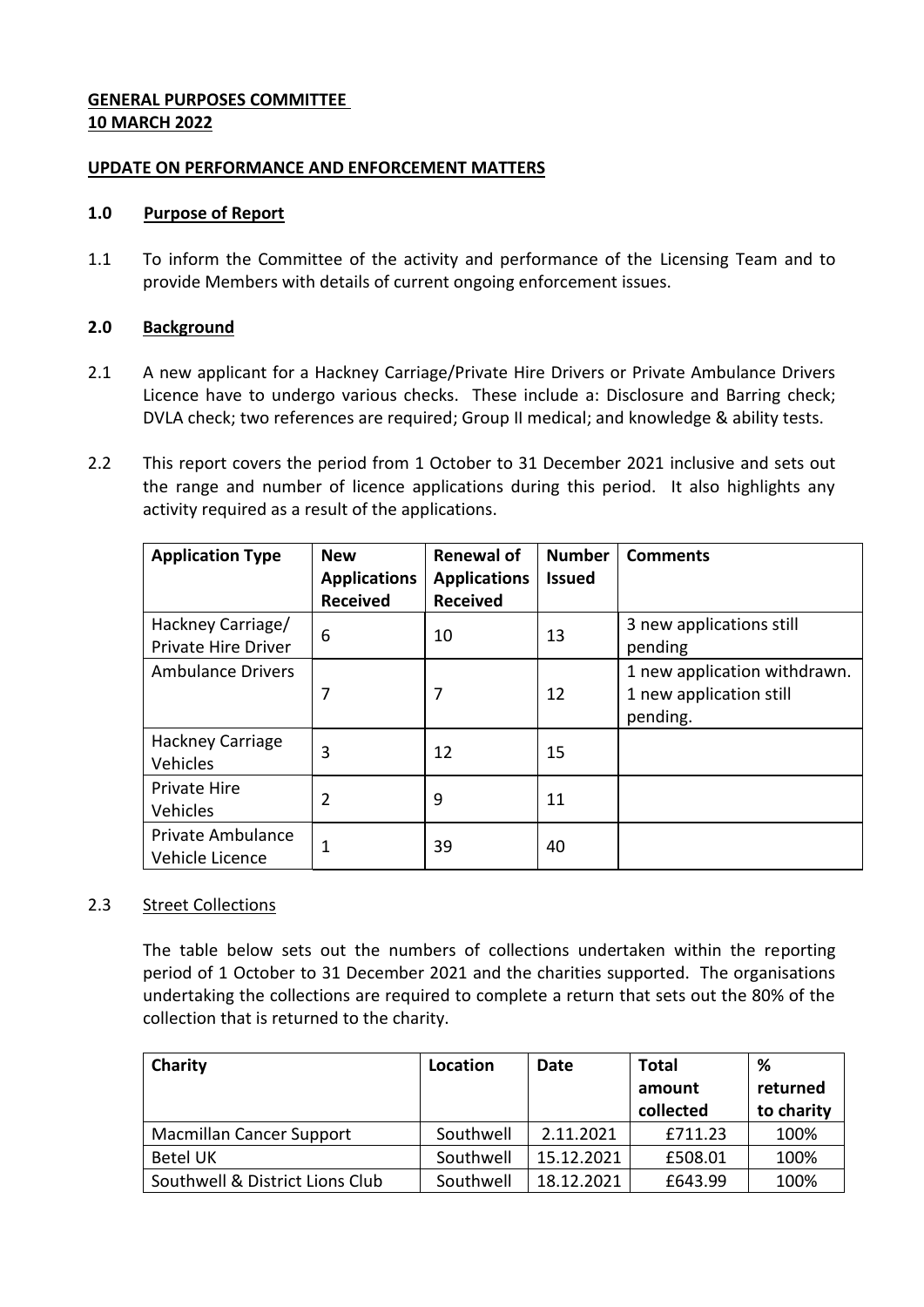### 2.4 House to House Collections

The table below sets out the numbers of collections undertaken within the reporting period of 1 October to 31 December 2021 and the charities supported. The organisations undertaking the collections are required to complete a return that sets out the 80 % of the collection that is returned to the charity.

|                                         |                           | Total     | %          |
|-----------------------------------------|---------------------------|-----------|------------|
|                                         |                           | Amount    | Returned   |
| Charity                                 | Date                      | Collected | to Charity |
| Child and Teenage Cancer and Leukaemia  |                           |           |            |
| Foundation                              | November 2021             | £89.00    | 100%       |
| <b>Cancer Research and Genetics UK</b>  | May to November 2021      | £180      | 80%        |
| Children with Cancer UK                 | 17 November 2021          | £52.92    | 85%        |
| <b>World Cancer Care</b>                | November to December 2021 | £50.30    | 100%       |
| Edwinstowe & the Dukeries Lions Club    | 1 to 20 December 2021     | £7,356.00 | 95%        |
| Southwell and District Lions Club       | 7-23 December 2021        | £7,796.75 | 97%        |
| Rotary Club of Ravenshead and Blidworth | 1 to 24 December 2021     | £763.37   | 91%        |

#### 2.5 Enforcement Issues

### **Hackney Carriage/Private Hire Ongoing Enforcement Activity between 1 October to 31 December 2021**

| Location                             | Activity                                                                         | Date Case<br>Opened | <b>Action Taken So Far</b>                                                                                                                                                                                                                                                                       |
|--------------------------------------|----------------------------------------------------------------------------------|---------------------|--------------------------------------------------------------------------------------------------------------------------------------------------------------------------------------------------------------------------------------------------------------------------------------------------|
| Middle Gate, Newark                  | Taxi Inspection                                                                  | 01.11.2021          | HC Inspection - all in order                                                                                                                                                                                                                                                                     |
| North Gate, Newark                   | Taxi Inspection                                                                  | 01.11.2021          | HC Inspection - all in order                                                                                                                                                                                                                                                                     |
| Castle Gate, Newark                  | Report of a taxi driver<br>loading passengers<br>into the boot of his<br>vehicle | 01.11.2021          | The driver was interviewed and<br>explained that the person who<br>climbed into the boot was seated in<br>one of two pop up seats in the boot<br>area. LEO was satisfied with the<br>explanation but advised him to load<br>passengers though the side doors not<br>the boot. No further action. |
| Middle Gate, Newark                  | Taxi Inspection                                                                  | 02.11.2021          | 4 actions (front and rear washers not<br>working, no warning triangle, no spare<br>bulbs). LEO followed up with a further<br>inspection where all but one action<br>had been done. Another inspection<br>done in December and found all in<br>order.                                             |
| North Gate Station,<br><b>Newark</b> | Taxi Inspection                                                                  | 02.11.2021          | HC inspection. All in order.                                                                                                                                                                                                                                                                     |
| North Gate Station,<br><b>Newark</b> | <b>Taxi Inspection</b>                                                           | 02.11.2021          | HC inspection. All in order.                                                                                                                                                                                                                                                                     |
| Castle Gate, Newark                  | Verbally aggressive<br>taxi driver                                               | 23.11.2021          | LEO spoke to the driver, who denied<br>being rude or aggressive. LEO advised<br>on the conduct expected from<br>licensed drivers.                                                                                                                                                                |